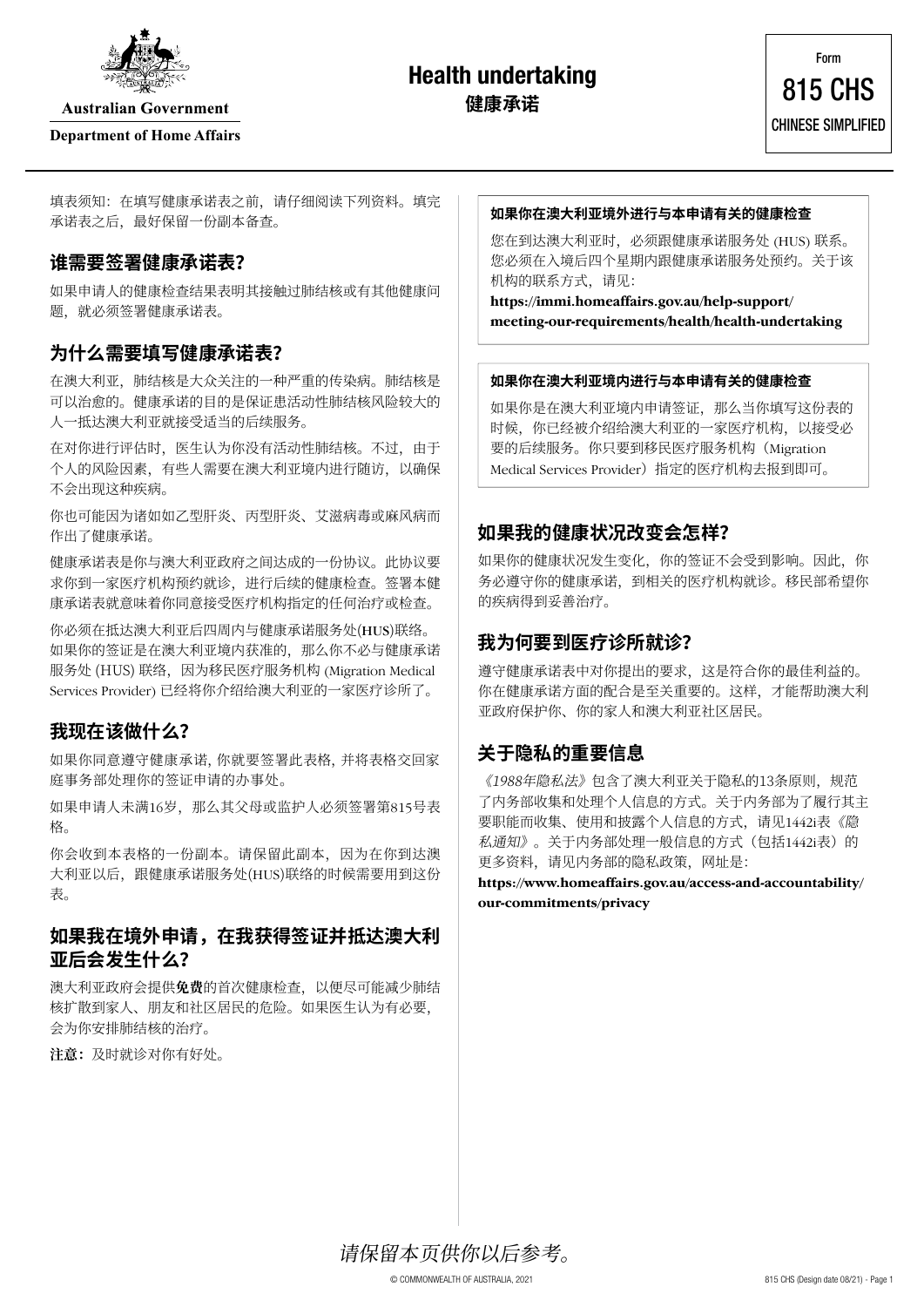**本页有意保持空白**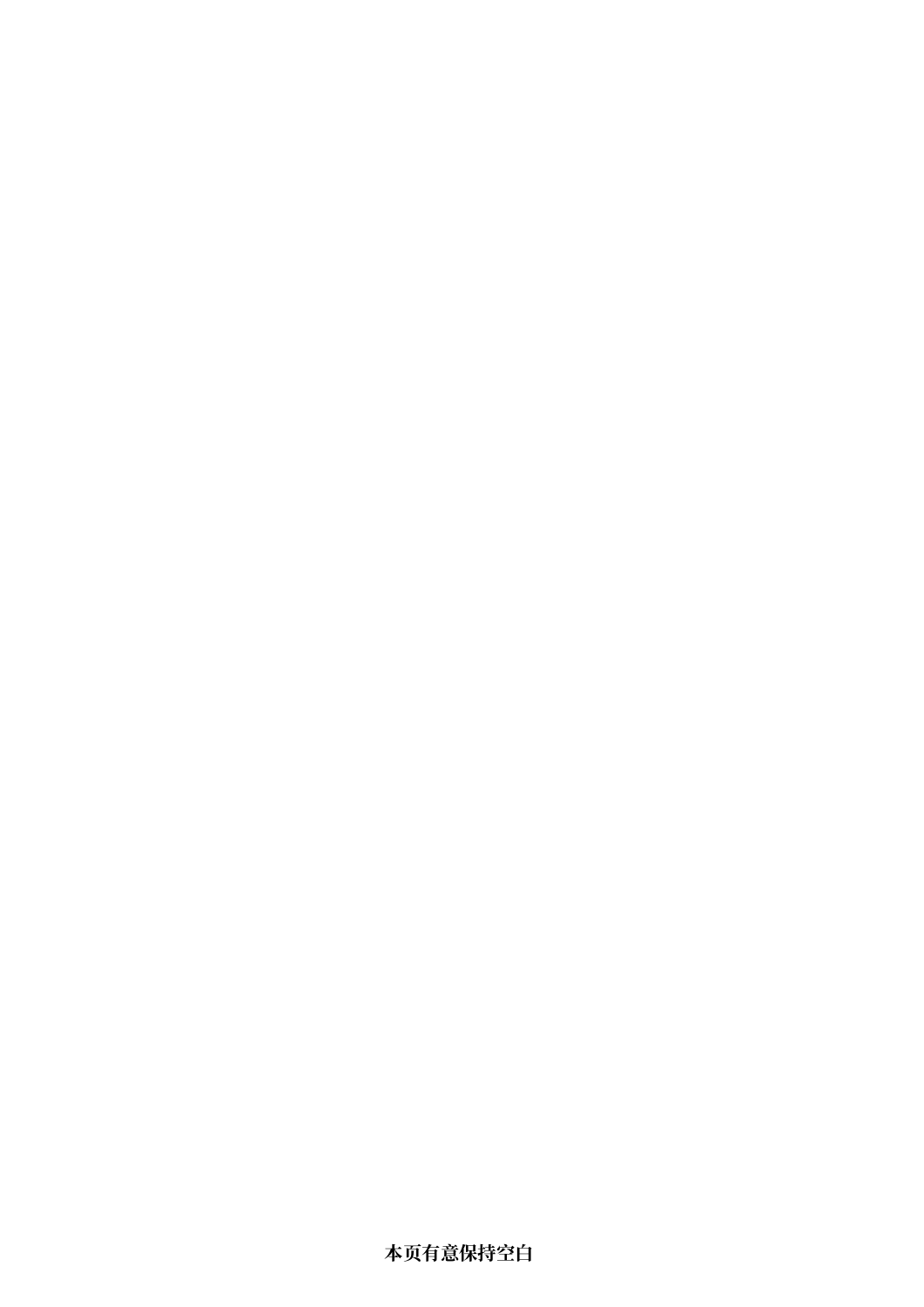

**Australian Government** 

#### **Department of Home Affairs**

**Health undertaking**

**健康承诺**

|             | Please read the information about your health undertaking on page 1<br>of this form. |        | Office use only                                                                            |                                                                                                                                                       |  |
|-------------|--------------------------------------------------------------------------------------|--------|--------------------------------------------------------------------------------------------|-------------------------------------------------------------------------------------------------------------------------------------------------------|--|
|             | Please use a pen, and write neatly in English using BLOCK LETTERS.                   | HAP ID |                                                                                            |                                                                                                                                                       |  |
|             | $\sqrt{}$<br>Tick where applicable<br>请阅读本表格第1页中有关你的健康承诺的信息。<br>请使用钢笔,并用英语的印刷体工整书写。  |        | <b>ICSE Client ID</b>                                                                      |                                                                                                                                                       |  |
|             |                                                                                      |        |                                                                                            |                                                                                                                                                       |  |
|             | $\boldsymbol{V}$<br>请在适用处划勾                                                          |        |                                                                                            |                                                                                                                                                       |  |
|             | Your details<br>你的详细资料                                                               |        | Do you have a passport?<br>你持有护照吗?<br>N <sub>0</sub><br>没有                                 |                                                                                                                                                       |  |
| 1           | Your full name<br>你的全名                                                               |        | Give details<br>Yes<br>有<br>请详述                                                            |                                                                                                                                                       |  |
|             | Family name<br>姓                                                                     |        | Passport number<br>护照号码                                                                    |                                                                                                                                                       |  |
|             | Given names<br>名                                                                     |        | Country of passport<br>护照颁发国                                                               |                                                                                                                                                       |  |
| $\mathbf 2$ | DAY<br><b>MONTH</b><br>YEAR<br>Date of birth<br>$\Box$<br>月<br>年<br>出生日期<br>Τ        |        | Date of issue<br>颁发日期<br>Date of expiry<br>失效日期                                            | DAY<br><b>MONTH</b><br>YEAR<br>日<br>月<br>年<br>Τ                                                                                                       |  |
|             |                                                                                      |        | Issuing authority/<br>Place of issue as<br>shown in your<br>passport<br>护照所显示的颁<br>发机关/颁发地 |                                                                                                                                                       |  |
|             |                                                                                      |        | passport be valid for at least 6 months.                                                   | <b>Note:</b> Most visa applicants will be required to hold a valid passport<br>before they can be granted a visa. It is strongly recommended that the |  |
|             |                                                                                      |        |                                                                                            | If you change your passport after you have been granted a visa you must<br>notify the nearest Australian Visa Office or office of the Department.     |  |
|             |                                                                                      |        |                                                                                            | <b>WARNING:</b> You will not be granted a visa without this information                                                                               |  |
|             |                                                                                      |        | 效期最好不少于6个月。                                                                                | 注意: 大部分签证申请人在获准签证前必须持有效护照。护照有                                                                                                                         |  |
|             |                                                                                      |        | 签证办事处或移民部办事处。                                                                              | 如果你在获准签证后更换护照,你必须通知离你最近的澳大利亚                                                                                                                          |  |
|             |                                                                                      |        |                                                                                            | 警告: 如果不提供此信息, 你将不会获得签证。                                                                                                                               |  |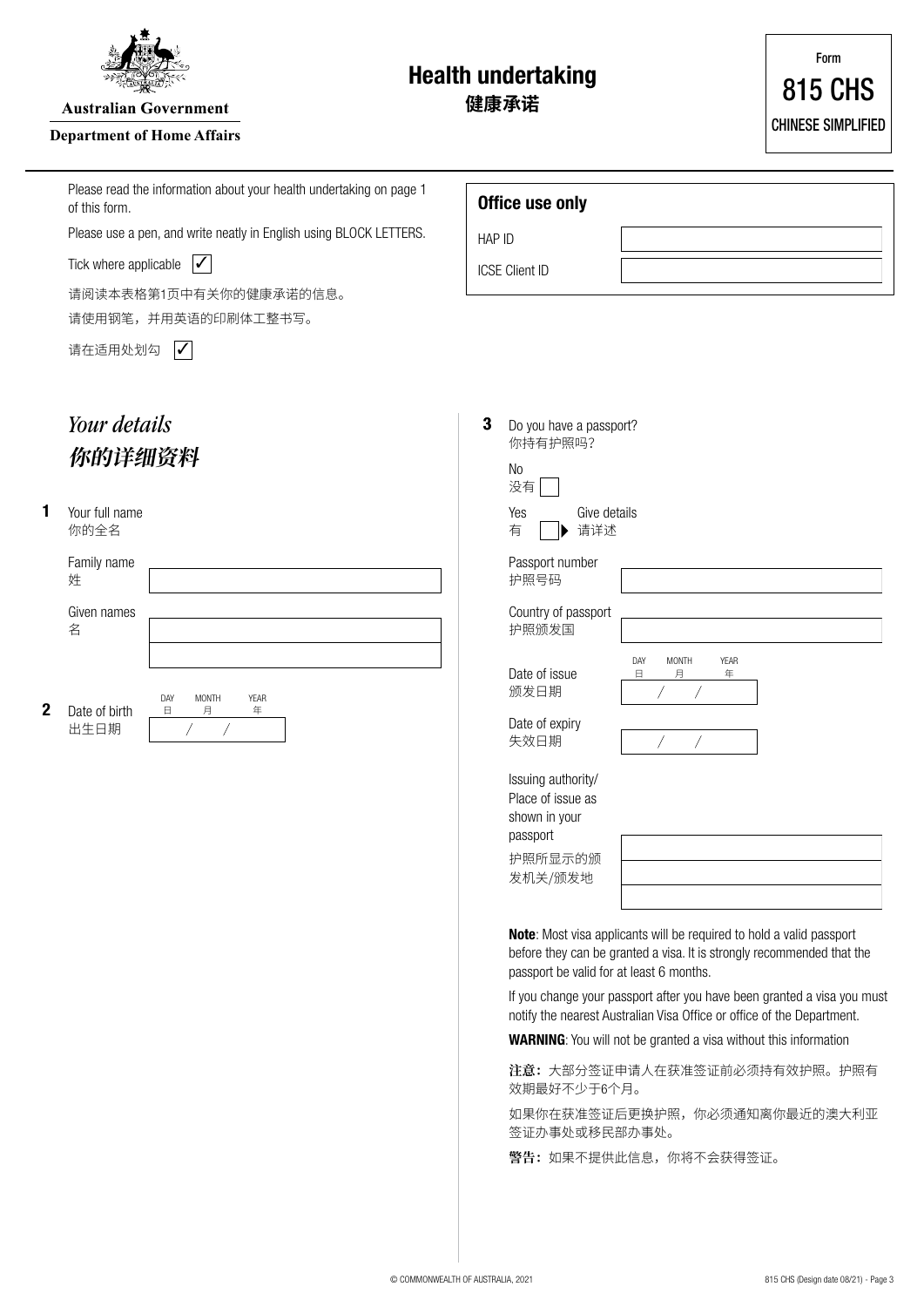#### **4** Contact details in Australia

**Note**: Give full residential address, including postcode and telephone number where possible. If you do not know what your address in Australia will be, you must give the name and address of a person in Australia who will know how to contact you (for example, a relative, a friend, your employer or a staff member at your proposed study institution).

#### 澳大利亚境内的详细联络方式

**注意:**请提供尽可能完整的居住地址,包括邮政编码和电话号 码。如果你不知道在澳大利亚的地址,你必须提供你在澳大利 亚的联络人(如亲戚、朋友,雇主或拟定的学习机构的职员) 的姓名及地址。

Address

**5**

**6**

| 地址                                                                                                                                       |                                                      |  |  |  |
|------------------------------------------------------------------------------------------------------------------------------------------|------------------------------------------------------|--|--|--|
|                                                                                                                                          |                                                      |  |  |  |
|                                                                                                                                          | POSTCODE<br>邮政编码                                     |  |  |  |
| Telephone numbers<br>电话号码                                                                                                                |                                                      |  |  |  |
| Office hours<br>上班时间                                                                                                                     | AREA CODE<br>区号<br>)                                 |  |  |  |
| After hours<br>下班时间                                                                                                                      | AREA CODE<br>区号<br>)                                 |  |  |  |
| Mobile<br>手机                                                                                                                             |                                                      |  |  |  |
| Do you agree to the Department communicating with you by fax,<br>email, or other electronic means?<br>你同意移民部通过传真、电子邮件或其他电子通讯方式与你联<br>络吗? |                                                      |  |  |  |
| No<br>不同意                                                                                                                                |                                                      |  |  |  |
| Yes<br>同意                                                                                                                                | Give details<br>请详述                                  |  |  |  |
| Fax number<br>传真号码                                                                                                                       | AREA CODE<br>区号                                      |  |  |  |
| Email address<br>电子邮件地址                                                                                                                  |                                                      |  |  |  |
| Intended duration of stay in Australia<br>拟定在澳大利亚居留的时间                                                                                   |                                                      |  |  |  |
| permanent<br>永久居留                                                                                                                        |                                                      |  |  |  |
| temporary<br>临时居留                                                                                                                        | Indicate length of stay in Australia<br>指明在澳大利亚居留的时间 |  |  |  |
|                                                                                                                                          | months<br>weeks<br>days<br>月<br>周<br>日               |  |  |  |
|                                                                                                                                          |                                                      |  |  |  |
|                                                                                                                                          |                                                      |  |  |  |

# **客户承诺** *Client undertaking*

**WARNING:** Giving false or misleading information is a serious offence.

- **7** I undertake the following:
	- (for applicants outside Australia) to contact the Health Undertaking Service within 4 weeks of my arrival in Australia;
	- to report to the health clinic to which I am referred:
	- to place myself under the health clinic's professional supervision and to undergo any required course of treatment, chest x-ray examination or investigation;
	- to inform that health clinic each time I change my address in Australia throughout the period during which my health is being monitored;
	- to inform that health clinic whenever I am about to leave Australia and to report upon my return, throughout the period during which my health is being monitored; and
	- (for applicants outside Australia) to inform the Australian Visa Office where I lodged my application if, before my departure, I change my contact details.

**Note:** If you are an applicant under 16 years of age then a parent or guardian should sign this form.

警告:提供虚假信息是严重的违法行为。

我做出以下承诺:

- (澳大利亚境外的申请人)在我到达澳大利亚之后四星期内跟 健康承诺服务处联系;
- 到我被指定的医疗机构报到;
- 接受医疗机构的专业监控,接受任何必要的治疗、X光胸透检 查或调查;
- 在我的健康状况受到监控期间,每次在澳大利亚更换地址时都 要通知此医疗诊所;并且
- 在我的健康状况受到监控期间,每次离开澳大利亚前及返回后 都要通知此医疗诊所;并且
- (适用于澳大利亚境外的申请人)如果我的联系方式在我出发 之前有更改,我会通知我递交申请的澳大利亚签证办事处。

**注:**如果你未满16岁,那么你的父母或监护人必须签署本表格。

| Your<br>signature<br>你的签字                                                             |                               |                  |  |  |  |  |  |
|---------------------------------------------------------------------------------------|-------------------------------|------------------|--|--|--|--|--|
| Date<br>日期                                                                            | DAY<br><b>MONTH</b><br>月<br>⊟ | <b>YEAR</b><br>年 |  |  |  |  |  |
| If signing on behalf of a child under 16 years of age -<br>Name of parent or guardian |                               |                  |  |  |  |  |  |

如果你是代表16岁以下儿童签名的,请在此签名: 家长或监护人签名

与儿童的关系 Relationship to child